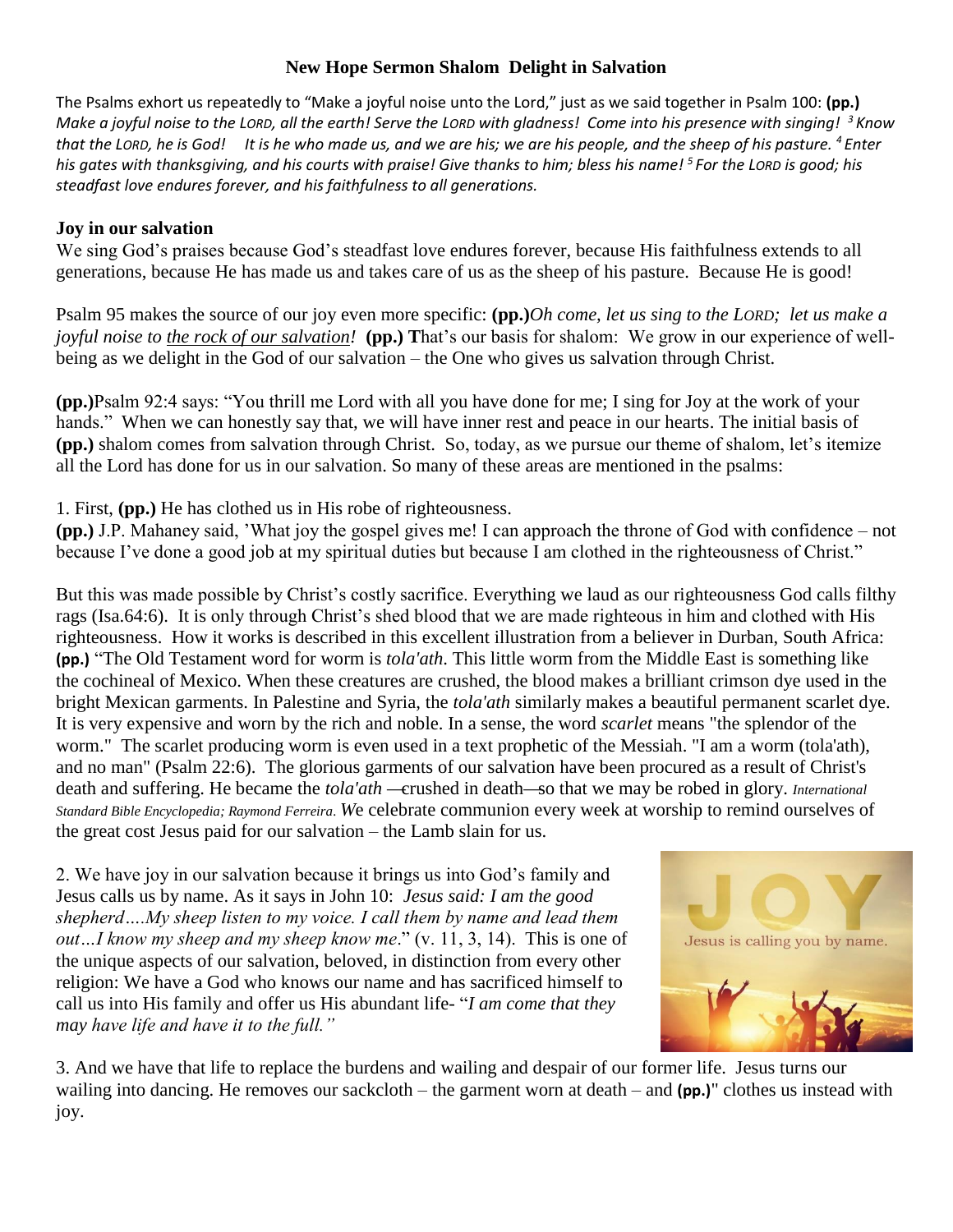He removes our cloth of despair – that stifles us like a heavy wool coat worn in the dead of summer and gives us a garment of praise instead (Ps. 30 and Isa. 61).

4. Then, in the midst of our inadequacy and our weakness, we have **(pp.)**"the Lord as our strength and our shield – our protector and our deliverer. This is what makes us secure in the face of great trouble and opposition from those who oppose God and fight against His people. **(pp.)**"As Psalm 3 says *You, Lord, are a shield around me, my glory and the One who lifts my head.* The forces of evil are too strong for us, beloved, but Christ has nailed every evil spirit to the cross and rose, triumphing over them. As His followers, we can share in His victory. As we see God do this again and again, our heart does leap in joy and we want to praise him, the God of our salvation.



And finally, #5 – the wedding analogy.

Last week I woke up early as the sun was just ascending in the sky and the verse God brought was Isa. 61:10. As it says in the NIV: **(pp.)** "*I delight greatly in the Lord; my soul rejoices in my God for He has clothed me with garments of salvation and arrayed me in a robe of righteousness." "Delight greatly"* or, as the NLT says "*overwhelmed with joy in the Lord*!" "The word for "delight" means to be *soft* and *pliable*. We might say be *moldable* or *teachable*. It means more than being happy or excited about God. Earl D. Wilson in Does God Really Love Me? Christianity Today, Vol. 33, no. 6.

The Message describes it as: *He dressed me up in a suit of salvation, he outfitted me in a robe of righteousness, as a bridegroom who puts on a tuxedo and a bride a jeweled tiara.* In America, particularly in the more northern states, June is wedding month. So every weekend, even if you go to Cantigny Park, you will see various wedding parties shooting videos before or after their weddings – and the groom is indeed in his tux and the bride is resplendent with her jewels and tiaras. These beautiful clothes make the wedding day distinctive and are part of the festival of joy surrounding the occasion. No ordinary jeans and tee-shirts on this occasion.

And no solitary dress-up for one. The wedding attire is communal – for the entire wedding party and their guests.

There is joy in a wedding  $-$  (**pp.**) as you can see in the wedding picture of Keith and I as we processed down the aisle as husband and wife, decades ago in 1960!

A wedding analogy is another picture of what shalom means in terms of our salvation – when we have experienced salvation in Jesus Christ, there is great delight in our relationship with the Lord and great joy in the beauty of the clothing He has provided for us. And joy in the customs in the marriage event



that are part of the story and part of the delight – cross-culturally as well.

In the western wedding ceremony the husband is given the cue to "now kiss the bride" after they have said their vows to one another. But here's what happened in one cross-cultural setting:

"A Japanese couple, recent arrivals in the States, were getting married. Despite their limited exposure to western customs, the American-style wedding went well. But when the minister invited the couple to kiss, nothing happened. Surprised, the minister turned to the bride and said, "How about a little kiss?" Not wanting to offend, she shyly leaned forward and kissed him!"